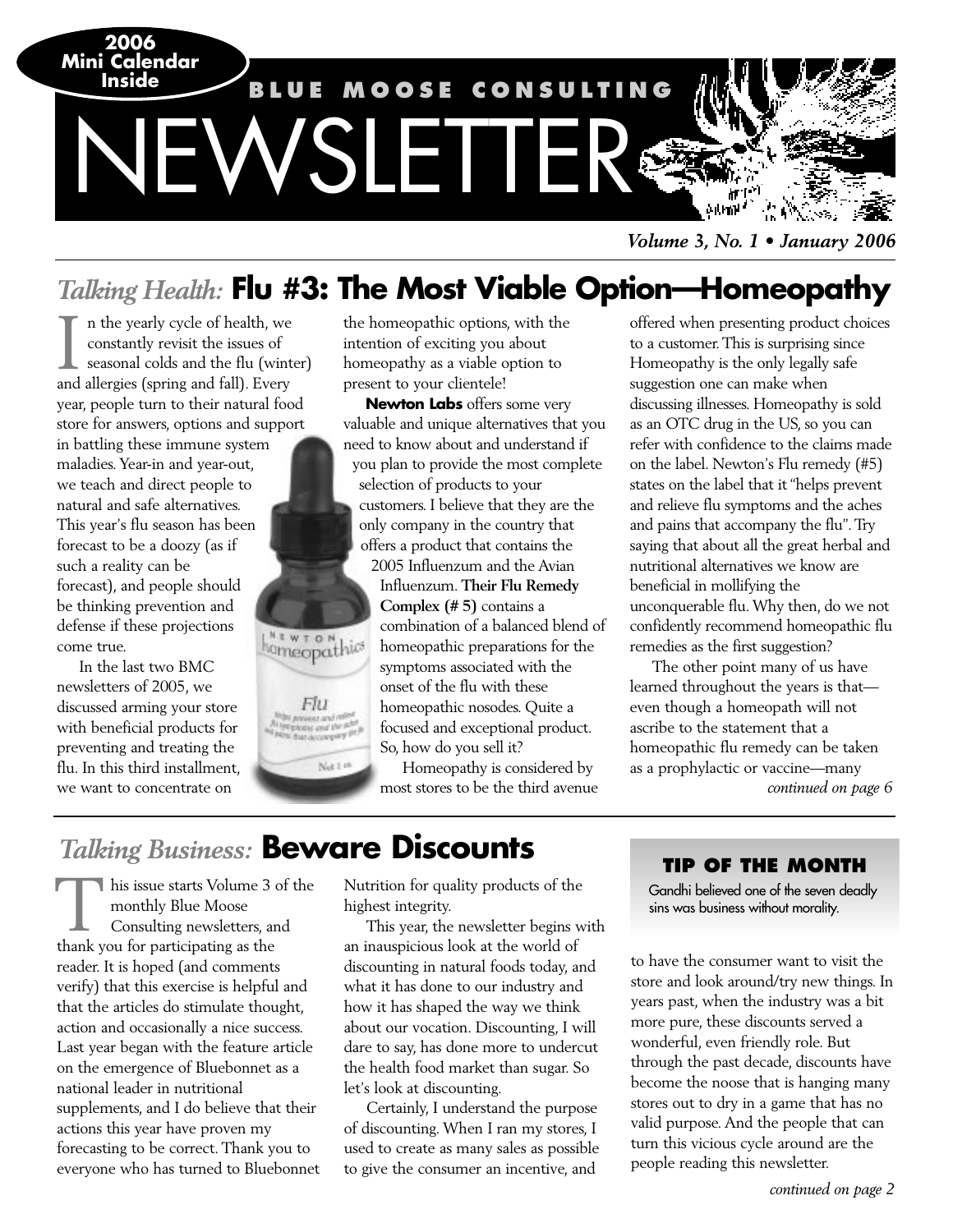### **Beware Discounts**

*continued from page 1*

Of course, the items I want you to notice the most in the BMC newsletter are the sales—so what exactly am I talking about? The trend towards false pricing, deep discounting, internet price wars, and the nuances of what your customer has come to expect when they walk in your door. Discounts were meant to be the vehicle of increased sales, and they have instead been misconstrued and become the realities of decreased profits. How did this happen, who is now benefiting, what can be done to make things right again?

You will notice that none of the lines that Blue Moose Consulting represents is a deep discounter: integrity was a major factor in our decision as to whom we worked with. There are companies out there who have instituted price wars that have left scars on our industry that will take years to heal. Companies attempting to exert policies of market domination that have failed, and often left many raw material suppliers with unpaid bills and litigation in bankruptcy courts. Is this the industry we meant to create?

What these market strategies did was create the false impression in the minds of the consumer that the products we sold were overpriced, and therefore they would be wise to search for an outlet that sold these overpriced materials at a reasonable cost. Perpetuating this myth, stores decided to offer daily line-drives off entire lines, foregoing their profit for the sake of customer sales. If other stores did not follow suit, they suffered. Market forces often offer cruel realities. But did

### **TAKE 5 MINUTES**

Interested in taking advantage of an opportunity to integrate **Ed Smith's Therapeutic Herb Manual** into your frame-based website?

Ask us to give you a "how-to guide" to bring this asset to your website, or contact Liz Butler at 800-348-4372 ext. 153, or webmaster@herbaled.org

anyone gain? Go back and re-read the article we posted on "Achieving Sustainability" (*BMC Newsletter*, Vol. 2, No. 10) and you shall remember that we all need to save for the funds necessary to create our future.

Did heavy discounts improve your relationship with your customer based? Did it create a greater depth of trust? Or did it make dollar value the principal consideration they had when they shopped in your store? And what happened when they found Walmart to be the lowest price of the low? Or when they saw that the internet offered some products at 50-75% off every day? In wining these battles, wars were lost.

Marty Burman runs a store in Brookhaven Pa, nestled between Philly and Wilmington, Delaware. He wrote to me recently that when he shifted his agenda from discounting and back to customer service and education, his sales jumped immediately.

Marty is the President-elect of the NNFA East region. He has learned firsthand, that discounting was not the panacea it seemed to be. Price created a disconnect with his people, and he always had to choose between the highest quality line that he admired and the lower cost option that the priceseeker demanded. There are many lessons like this out there for us to learn —and it just may spike our sales in ways we forgot about.

Quality matters and quality sells. Price is a cheap cop-out. Price is an addiction from which there is no cure. Our industry cannot win the price wars against the major market players. It was never our intention. Our field is health, and health is most affected by products imbued with the love that goes into the manufacture of the herbs Herb Pharm produces, or the manufacturing obsessions of Nordic Naturals for clean products, or the understanding of organics that drives Perfect Organics to produce such glorious bodycare products. BMC represents lines that understand value—and value is in quality, integrity, raw material selection, product expertise and creating a fair and

### **IN THE NEWS NNFA EAST announces its new website.**

NNFA EAST extends an invitation to every store to join this non-profit, regional advocacy organization. With an expanded Board of Directors, the NNFA East region has been one of the most active and enthusiastic in the past year. See what all the excitement is about, and know that we can achieve greater goals if we all work together. Visit the site, **www.nnfaeast.org** and consider joining a group of fellow retailers, along with suppliers and others, who are working together to protect our livelihood, improve our business contacts and take advantage of deals where numbers allow greater negotiating power. See what it is all about and join today.

level playing field for all of us involved in this beautiful natural foods movement.

Price took the fun out of what we do, and I can see it in the moods of many of the dear people I work with as they toil to compete in a market where the margins are tight and the competition is fierce. So, how can we create an armistice? Slow down on discounting.

Offer sales on items that deserve promotion. Learn the wise skills of talking quality over price. Revel in the stories each product has, stories that make the better products more appealing. Create a situation where every customer should find something on sale every time they come in something they want to try or something they might want to stock up on—but let them leave feeling excited that they have filled their cart with the best that is offered, because that is the mission for the existence of your store.

Try some of this philosophy in 2006, and see how the mood of everything around you changes, as we heal the world every day through our every good action. The best of luck and a world of love to you in 2006.

*—Michael Hennessey* ❂

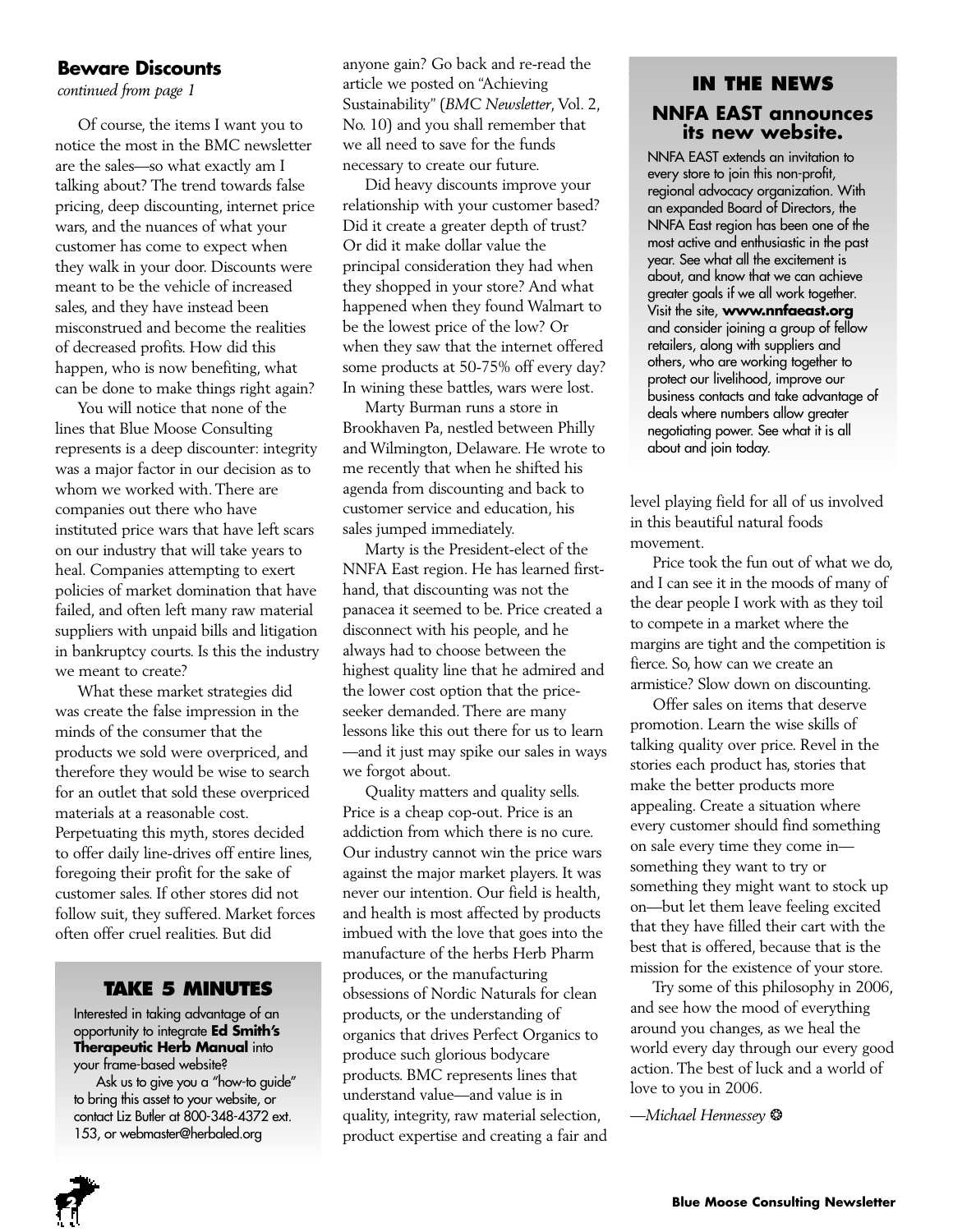

### **January Winter Support Sale 20% OFF**

- Astragalus Liquid Extract
- Black Elderberry Liquid Extract & Glycerite
- Goldenseal Liquid Extract
- Green Tea Liquid Extract
- Healthy Liver Tonic
- Immune Defense Tonic
- Olive Leaf Liquid Extract
- Super Echinacea® Capsules
- Super Echinacea Liquid Extract
- Super Echinacea® Six Pack
- 1 oz, 4 oz and 8 oz sizes

**an interesting article on lomatium and influenza at**  http://www.herb-pharm.com/blogs/herbaled\_weblog/

**and a great formula** to add to your stores shelves is the **Lomatium-St John's Wort Compound** (lomatium root, St. John's wort, hyssop, lemon balm, thuja and echinacea) learn about its application in the Therapeutic Herb Manual.

Are you signed up for the free email 'seed to shelf' monthly retailer newsletter? Herb Pharm now announces monthly special in advance to help you plan for sales. Call the office or ask your BMC rep for information on February and March sales now

Not represented by BMC in NJ, NC



### **NORDIC NATURALS**

Support your New Year's Resolution with better vision **15% OFF** 

08260 **Eye Synergy** new product expected this month. Keep an eye out for its arrival

### 01743 **DHA**

58783 **Arctic-D Cod Liver Oil**, Lemon 8 oz.

ASK ABOUT the new "Liquid Sunshine" posters from Nordic Naturals, featuring the Arctic-D Cod Liver Oil with the words, "The easiest way to get a sunny day for the inside out!"

### **Important Notations:**

- 1. Omega-3 120 caps will be out-of-stock for the entire month. Apologies. Stock up on the 60 cap size and let customers know that is bestseller will return
- 2. Cod Liver Oil Capsules are now "Lemon Flavored" instead of peach flavored. PLEASE NOTE: The SKU number has not changed, only the label flavor.
- 3. Nordic 16 oz cod liver oil is NOW back in stock. Fill the selves with this super-seller.
- 4. Have you received your Nordic Naturals 2006 calendar yet. While supplies last…

Not represented by BMC in NJ and parts of PA Not represented by BMC in NC, WV Not represented by BMC in NC, WV



### **1991-2006**

15 years in pursuit of excellence nature, science, quality, truth, knowledge **Bluebonnet: Nutrition to the 5th Power**

### **2006**

Bluebonnet begins Kosher certification process with KOF-K Kosher Supervision

**The Next Step:** Bluebonnet is announcing that they are reaching for another level of certainty for you and the consumer in the quality of manufacture of their products. They now are receiving Kosher certification for their products. Look for the Kosher label on all products that comply, as the Bluebonnet facilities are now acknowledged for the quality standards we have achieved.

http://www.kof-k.org/ Click on Consumer Products, look for Newest Companies and click on it.

#### **Bluebonnet will continue to grow naturally as the premier supplement line in 2006 We invite you to join us!**

Note: Ester-C coupons in national print media can be redeemed using when buying Bluebonnet products. Coupons redeemable through Zila Nutraceuticals. Bluebonnet Ester-C formulas are best sellers and available only in health food stores!

## NEWION homeopathics

Alsonys sales a seavs effection

#### **Winter Time Promotions 20% OFF**

- #3 Cold-Sinus
- #2 Cough-Asthma
- #4 Fever-Infection
- #14 Foot Fungus
- Winter Counter Display
- #P19 Cough-Asthma (Newton for Pets) #F04 Fever Aid ("Nothing But Natural" for Kids)

Must ask for discount when placing order

### **NEW PRODUCT**

# 14 Foot Fungus

- **Name Changes:**
	- Bedwetting changed to "**Incontinence**" (adult line); staying as Bedwetting in the children's line;
	- Spanish Fly has been changed to "**Libido**";
	- Nervousness-Insomnia has been changed to two remedies— "**Nervousness**" and "**Insomnia**"
	- Exhaustion and Fatigue Fighter have been combined into one, "**Fatigue Fighter**"
	- Measles-Chicken Pox is available only in the children line as "**Chicken Pox & Measles**"

Winter Counter Display reads "**Prepare Naturally for Cold & Flu Season**" and holds 18 bottles of the liquid homeopathic remedies (formulas 1-5; three each)

Our new, easier-to-use website has gotten easier-to-use. Re-visit at **www.newtonlabs.net**

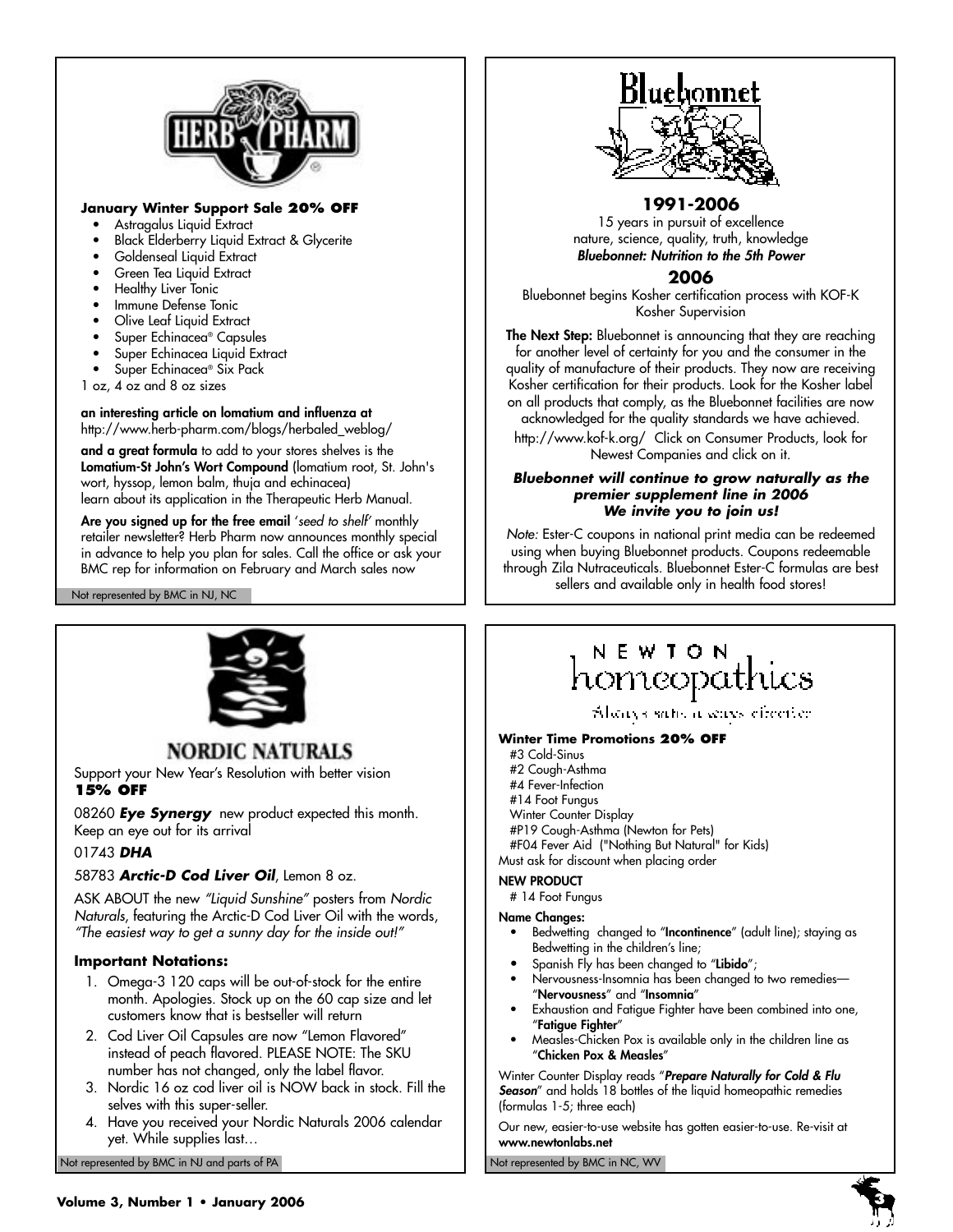

The Essence of Well-Being®

### **Store Success Resolution**

- 1. Offer unique aromatherapy products that people will love
- 2. Invest in an eclectic line that connoisseurs will compliment and the beginner will indulge in.
- 3. Grow this category from a peripheral extra to a major complement for healing the mind and body
- 4. Learn about essential oils and the best blends available
- 5. Create an "Organic Essential Oil" section



#### Winter Season Promo **Buy a box of 15 packs, and the consumer will get a 12 OZ BOTTLE OF HONEY POWDER FREE!**

Juvo is packaging Arizona honey as a give-away for the purchase of a case of Juvo. **New! Juvo Cactus Honey Powder**

while supplies last

### **Why Is JUVO Called Raw Food?**

It's simple. JUVO is a tasty vegetarian whole grain salad. It is freeze-dried and powdered from vegetables, mushrooms, many kind of whole grains and sea vegetables.

Vegetarian raw foods are alive; uncooked, nutrient and enzyme-rich. Just as salad is raw, JUVO vegetarian is raw. JUVO goes perfectly with soy milk for a breakfast cereal meal. Enjoy delicious energy foods, like fresh freeze-dried JUVO Vegetarian Raw Food for body-cleansing detoxification.

JUVO Raw Foods are nutrient rich—A whole food, complete meal: vitamins, minerals, enzymes, fiber, and phytonutrients.

ot represented by BMC in PA, NJ



**Pain Rescue® Warm Roll-on** 2 fl. oz **Pain Rescue® Cool Roll-on** 2 fl.oz. A recent survey commissioned by

Partners Against Pain**®** found that 43 percent of U.S. households, have at least one family member who suffers from chronic pain.

**PAIN RESCUE Warm** is a natural, nonaddictive product designed for those suffering from chronic pain conditions, such as

fibromyalgia and tendonitis. Formulated in the same high-potency infusion method of International Award-Winning Therapy Oil, PAIN RESCUE Warm ingredients include Arnica, Calendula, Betula, Ho Shou Wu and pure essential oils of Lavender, Roman Chamomile, ginger, black pepper, cinnamon leaf, and Rosemary in a soothing base of St. John's Wort Flower Oil, Extra Virgin Olive and Sweet Almond Oils.

Likewise, **PAIN RESCUE Cool** is handcrafted in small batches. It contains organic and wildcrafted Arnica, Calendula, St. Johns Wort blossoms, Ho Shou Wu, Rosemary, Peppermint, Eucalyptus, Bergamot, Spearmint, Basil, Camphor, Wintergreen, Menthol, and Lime in a non-greasy base of Olive and Grapeseed Oils. PAIN RESCUE Cool has a menthol-mint cool sensation

on the skin, and is formulated to provide pain relief for fresh injuries such as twists, sprains, bruises and strains. It is nut-free to accommodate people with allergies.

**Quality of this caliber is easy to guarantee! Relief is Well-in-Hand!**





### **Dr Ohhira's Probiotic Kampuku Soap**

This beauty soap uses natural plant extracts and herbs to leave the skin supple, radiant and youthful. Great for the dry, problem skin that occurs during the winter months.

Includes Apricot, Wild Vine, Chinese Matrimony, Mulberry, Sea Tangle, Chinese Cabbage, Oleaster, Plum, Wild Strawberry, Loquat, Mugwort, Brown Seaweed, Shittake Mushroom, Chinese Bayberry, and Probiotic Extract with E. Faecalis TH10 LAB

This therapeutic soap has no fragrances, deodorants, stabilizers, preservatives, chemicals or artificial colors.

This is a seaweed soap that so many people are looking for…with Sea Tangle and Brown

Seaweed, and the added benefit of probiotics.

Product of Japan

Not represented by BMC in PA, NJ

### **ANOTHER REASON TO JOIN NNFA**

**Mark Your Calendars for NNFA's 2006 Natural Foods Day**

Plan now to join your industry colleagues at NNFA's 9th annual Natural Foods Day advocacy event, April 4, 2006 in Washington, D.C. Last year, more than 160 participants representing all segments of the natural products industry gathered at the nation's capital, where they met personally with their congressional leaders on important industry-impacting legislation. In 2006, NNFA will continue the momentum in rallying to protect and advocate the consumer's right to choose safe and beneficial health care alternatives and your right to sell them. There is no cost to attend this full-day event in D.C. and it includes an evening reception with the industry's Congressional Champions. Look for more details coming soon!

Not represented by BMC in NC, NJ, PA



**Store Success Finest Quality Hair, Body and Skincare Accessories**

# **Resolution**

**1.** Sell quality brushes and goods elsewhere

### **2.**

Create an inviting store section for products for hair and body.

### **3.**

Make the category successful

bath products to the huge market that is buying these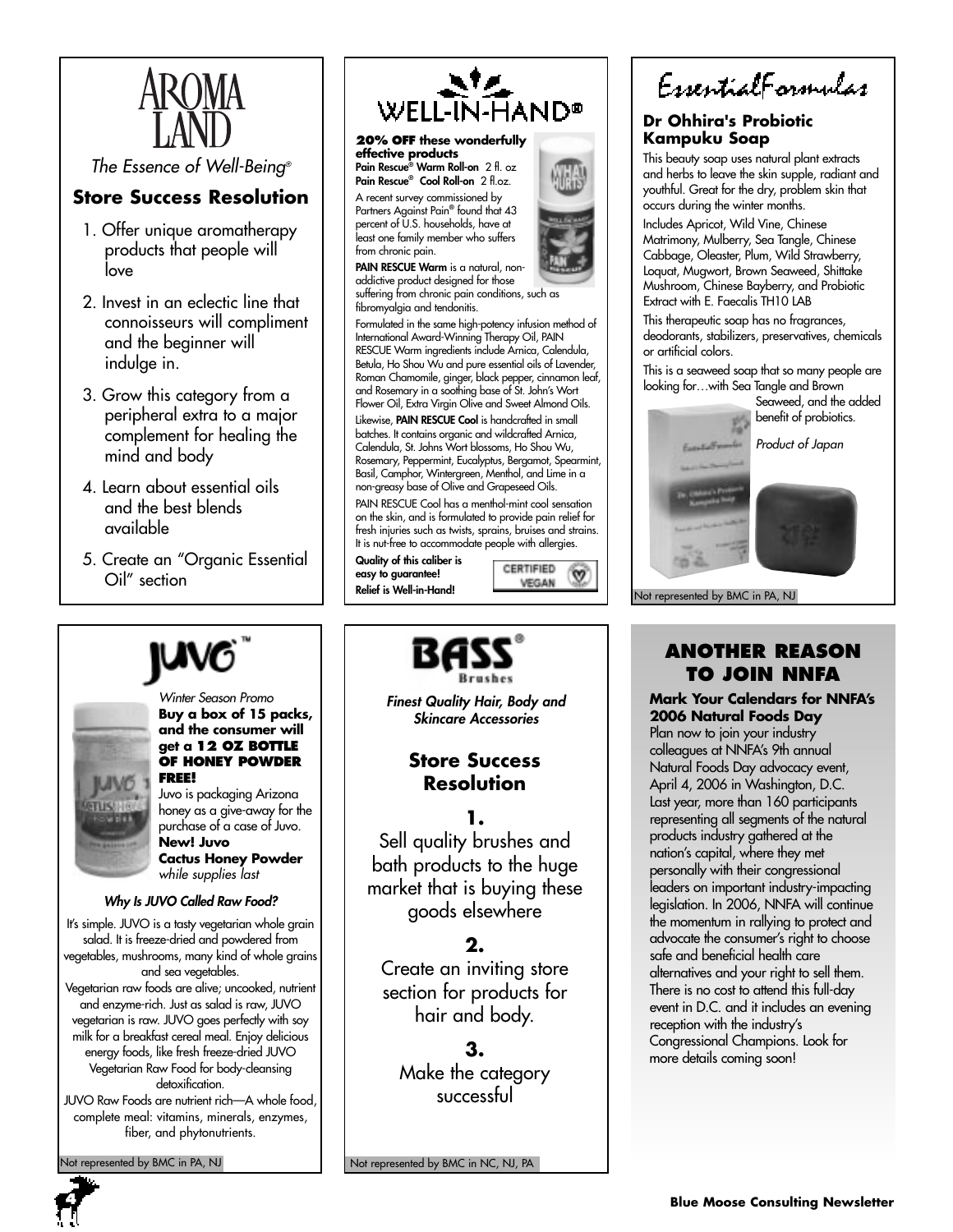

### **January '06 Restocking Sale**

| Buy 15 products, get                                                                                                                             | 7% OFF Himalaya Herbal Healthcare,<br>3% OFF Himalaya Pure Herbs and Herbals                         |
|--------------------------------------------------------------------------------------------------------------------------------------------------|------------------------------------------------------------------------------------------------------|
| Buy 25 products, get                                                                                                                             | <b>15% OFF</b> Himalaya Herbal Healthcare,<br>5% OFF Himalaya Pure Herbs and Herbals                 |
| Buy 50 products, get                                                                                                                             | 25% OFF Himalaya Herbal Healthcare,<br>10% OFF Himalaya Pure Herbs and Herbals                       |
|                                                                                                                                                  | Buy 100 products, get 30% OFF Himalaya Herbal Healthcare,<br>17% OFF Himalaya Pure Herbs and Herbals |
| <b>New Year Promotion!</b><br>Chyavanprash with Honey-Buy 9, GET 3 FREE!<br>$D_{\text{romo orion}}$ $$42.01$ Fronclay $D_{\text{rion}}$ $$93.99$ |                                                                                                      |

Promo price \$62.91—Everyday Price \$83.88— **SAVINGS \$20.97!** 

**Monthly Training Call**  Wednesday, January 25, 2006 **WINTER IMMUNE HELPERS** Chyavanprash Spread & Caps, Amla C & Guduchi 11AM, 3PM, 5PM, & 7PM Four Identical Sessions For Your Convenience Call Blue Moose, or ask your BMC sales rep for details

### **LOOK & FEEL YOUR BEST IN 2006—**

**Drinking Aloe Vera juice by Aloe Life!**  Customers shared many testimonials in 2005 about their improved health status. There is a big difference among the various Aloe Vera products on the market.

An ounce of **Aloe Life** juice is worth a pound of cure.

### **Special Testimonies of 2005:**

Several people have stated they are no longer making **Polyps** in the colon after drinking just an ounce of the Whole Leaf Juice Concentrate. **Note:** All digestive and skin ailments benefit including Diverticulitus, Roseacea, etc.

**Irritable Bowel Syndrome** IBS in a young Nevada woman turning around with adhering to the special gluten free diet in the handbook—Gift of Nature—Whole Leaf Aloe Vera, by Karen Masterson, CN. She used 1-2 oz of Aloe Gold juice. Book reviews 39 conditions, diet & support nutrients and is available by request with orders.

**Systemic Staph** infection threatened a woman's life in Utah. After drinking 2 oz. of the Cherry Berry Whole Leaf Concentrate for 3 weeks her attending doctor could not find any Staph.

**Scar Reversal** with Skin Gel was a big surprise to a young man in California who had previously spent thousands of dollars on therapies that were not satisfactory.

**Allergy Relief** is a given when drinking Aloe Life juices. For children and adults if they drink it for at least 3 months it helps to rebuild the connective tissue that keeps the irritants (allergens) from entering the body. Aloe Life thanks you for your support in 2005—together we will keep getting people healthier!

# **OLBAS**

### **January Promotion 15% OFF Olbas Cough Syrup**

Five herbal extracts, six essential oils and wildflower honey are masterfully blended into this highly effective yet pleasant tasting cough syrup. **Olbas Cough Syrup** helps support healthy bronchial activity as it cools, soothes and coats dry, sore throats. Beneficial for the temporary relief of coughs due to colds and minor throat or bronchial irritations. Great for both children and adults. Dr. Ehninger's Swiss Formula is blended with just the right amount of aromatic, sinus-clearing **Olbas Oil** and natural Herbal Extracts to create this natural cough remedy.

**All Natural Formula:** Wildflower Honey, Water, Extracts of Thyme, Licorice, Plantain, Pine and Chestnut, Essential Oils of: Peppermint, Eucalyptus, Cajeput, Wintergreen, Juniper and Clove, Citric Acid.

Deal available with direct orders only. Must mention discount when placing order

## **PERFECT® ORGANICS**

## w w w w w w w w

## **HAPPY NEW YEAR FROM THE ENTIRE PERFECT ORGANICS TEAM**

**GO Organic this year…** offer your customers the very best in organic body care!

**New Year Special 15% OFF any opening orders in January.**

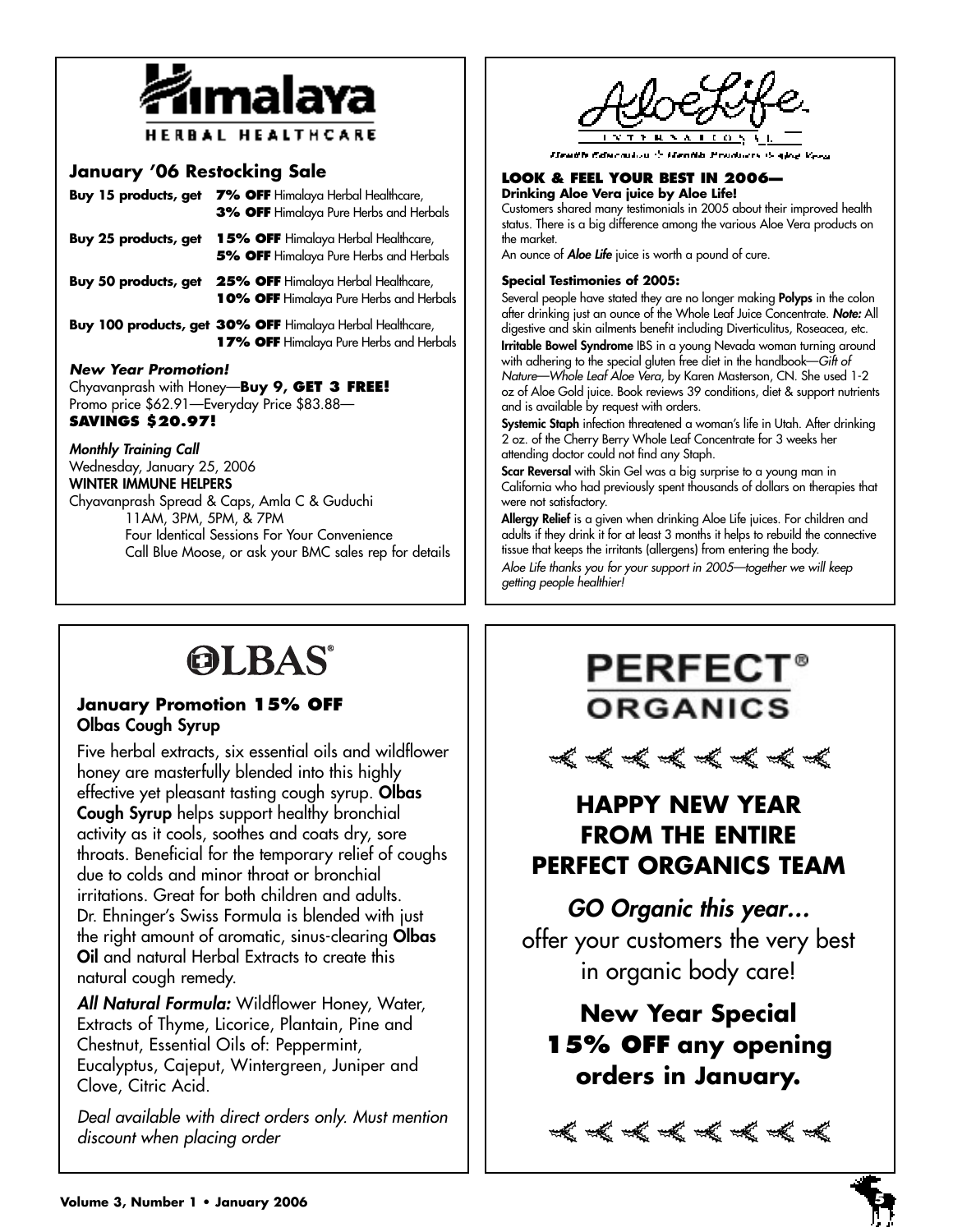### **Flu #3**

*continued from page 1*

consumers have reported that they have used these remedies in this manner and have avoided the flu while those around them succumbed to the viral attack. There is great merit to the logic of this argument. The theory of nosodes, remedies derived from a bacterial or viral source, is that the preparation captures the molecular imprint of the proteins and other constituents of the biological agent and sensitizes the body to this imprint without an exposure to the virulence of the living agent. This is one manner to prepare the body's own defense mechanisms to create a system of response should the actual viral infection assert its presence.

In other channels of medical theory, they call this a vaccine. Unfortunately, the manner of action employed to make pharmaceutical vaccines is regarded in some sectors as being unsafe, unproven and potentially capable of eliciting

harmful side-effects. The beauty of homeopathy, as its detractors so often assert, is that its manifestation is so subtle that the cynic would consider the remedy completely useless. Science shows that homeopathy has an effect, and legally we are comfortable with the decision that homeopathic remedies do no harm when taken as directed.

So, homeopathic nosodes for the 2005 variety of the Influenzum, and a combination of past and present strains of the Avarian Influenzum. Certainly not harmful; potentially beneficial and very inexpensive.Why wouldn't every person who fears the flu take this precaution, and would there be harm in taking it in advance of the potential of an infection? Historically, the Influenzum nosode has been taken during epidemics for both prevention and treatment. Let's just say that I will be taking a dosage at intervals throughout this winter season.

How to sell? Well, many stores have tried to market other companies' flu

### **"WE ARE HEALTH FOOD PEOPLE" Employee profile—Alice Masotes Outside Sales, NJ–PA Blue Moose Consulting**



Alice and her 16-year-old friend, Lulu

Hi, I have been in the health food industry for 18 years. I started as a consumer reading everything I got my hands on, then took the opportunity to work at a health food store while developing a massage practice. I managed a wonderful store in New Jersey—Black Forest Acres. There, I met some amazing women who shared amazing information. I have worked for Country Life vitamins, Herbalist & Alchemist and Tree of Life. After leaving Tree of Life, I decided to start my own business, becoming a broker. I met Michael Hennessey in California at ExpoWest. I was looking to add lines, and we met at the Bluebonnet booth. I didn't know who he was at first, but when he said his name, I realized I had heard about him from many stores. Everyone always spoke very highly of him. Now I understand what everybody was talking about. He has a wonderful heart and is dedicated to promoting his lines with integrity and education.

BMC has great lines, so it's a pleasure going into stores to sell the products. I like that we can provide consumer talks, strong education and good demo support. As the industry has changed some things have remained the same: we need to continue to provide quality products, strong education and good customer service. Blue Moose Consulting takes this very seriously. We are all here because we want to help our communities, and so I hope you choose to work with us on fulfilling this mission.

It has been great working for Michael and I look forward to meeting everyone in their stores—as we continue the excellent service that Blue Moose attempt to provide. I hope everyone had a happy and safe holiday. Be Well-See you soon.

### **MARKETING IDEAS**

Use this month of the new calendar to your benefit. Create a one-month calendar out of a flip-chart, place it prominently, and change it every day to read:

"You have gone three (then four) days into the New Year: what have you done to improve your health?" or, "You have 361 more days in this year: what is your plan of action to achieve optimal wellness?"

After one month, the idea will have run its course, but people will smile and appreciate your guerrillamarketing, and your care to prompt them to better health!!

remedies before—and no one purchased them. They were often hidden in the corner under other homeopathic remedies. Some stores even laid a few bottles by the register, and tried to stumble through the explanation of the products' use when asked—or forgot to train the cashiers as to the viability and use of these products that would certainly cause questions and interest. I hope that this description of what Newton's offers renews your interest in trying this path again, only with greater enthusiasm.

Newton's **Winter Counter Display** holds 18 bottles of the liquid remedies. This new and attractive container holds 3 each of the five best-selling remedies for the winter cold-n-flu season (detox, cough-asthma, cold-sinus, feverinfection, and flu).You could order this, and then integrate and regularly fill with six (6) each of the Flu Remedy #5 the Influenzum Nosodes and the Avarian Nosodes, after you purchased the counter display itself; or include the #1 Detox which is recommended to complement every formula in the Newton line.

A counter display would put your philosophy up front, on the table: here are some safe alternatives to what you are being sold on the TV news; here are products that may help and which will certainly do no harm.Will every customer show interest in the homeopathic preparations? Probably not. But you also have to be able to explain

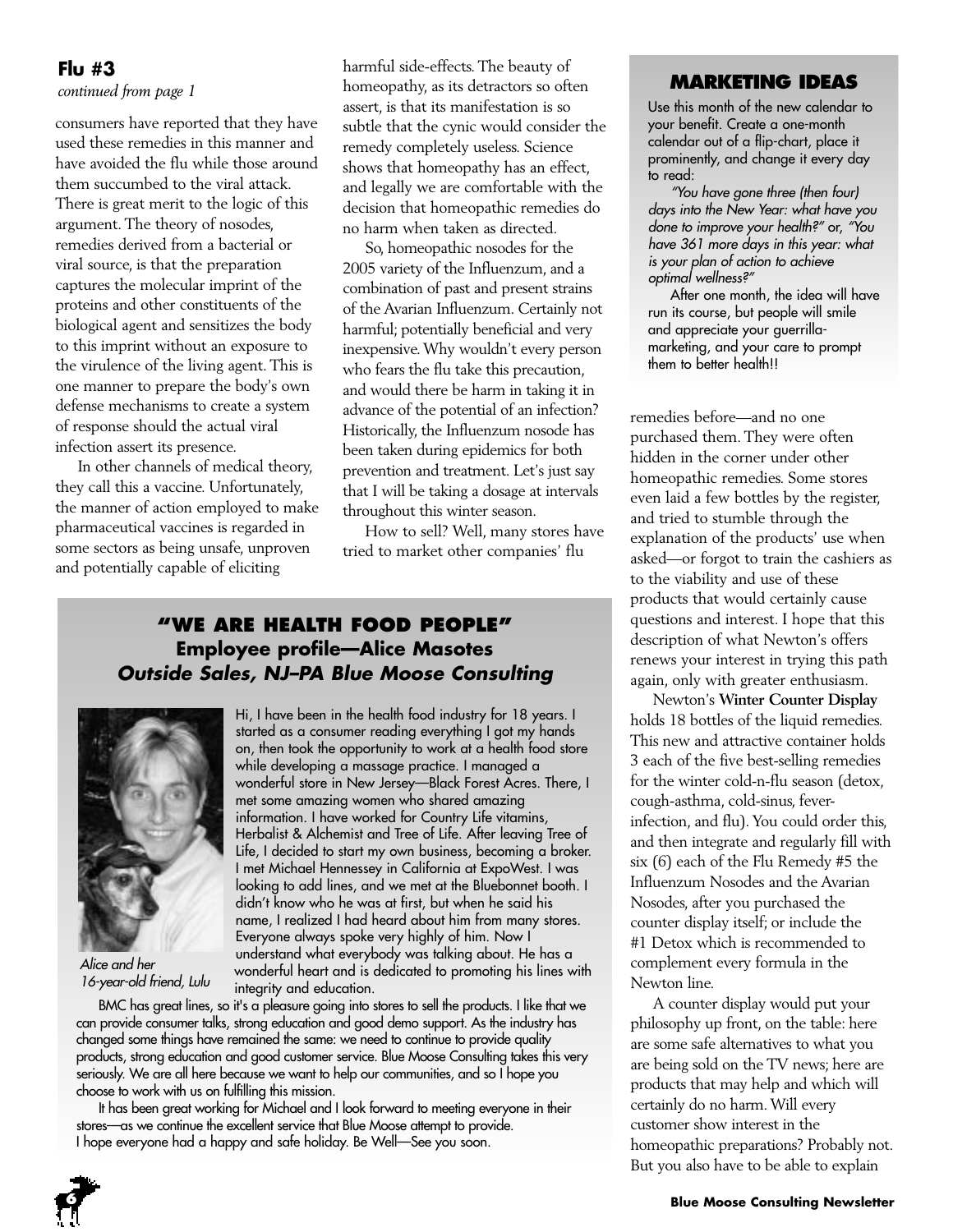the merits and usage of the products effectively, and make sure that your staff feels confident answering inquiries as well. If this can be achieved, the products will sell themselves once people have tried them.

Remember, even though there are clear legal safeguards about the particulars of homeopathy, these products are not sold as vaccines or to mitigate the spread of something like a potential Avian Flu epidemic. Understand the theory, because it is encouraging and intriguing—but do not misrepresent it for the sake of a sale. First, it seems apparent that if the Avian flu should transmute to humans, then the mutated strain that evolves will be distinct from these past or current strains. Second, in the theory of homeopathy, an exposure to any given strain of influenza is thought to be beneficial in the body's recognition and response to all strains of influenza. Homeopathic remedies would therefore seem to be a viable consideration when trying to work with the energetics of your body's response mechanisms.The symptoms addressed by the influenzum nosode would include pharyngitis, coughing, aching and weakness, sinus congestion, and other symptoms which accompany the flu.

In the 1919 flu epidemic, which ravaged so much of the world's population, homeopaths were challenged with something they knew much less



about than we now know, working primarily on the relief of the most recognizable symptoms of the disease.The

remedy that apparently was reported to have the greatest effectiveness was Gelsemium. It would be prudent to learn the rationale for every traditional homeopathic remedy for the flu: Newton #5 contains Aconitum,Arsenicum album, Baptista, Byronia, China officinalis, Eupatorium perfoliatum,

Gelsemium, Nux vomica, Phosphorus, Rhus toxicodendron.You have been selling many of these for years, and maybe now is the appropriate time to learn some of the symptomology that each of these address!!

The flu is a dangerous condition and can be life-threatening. Smart preventative measures are the best strategy. Newton has three compounds that can be used in rotation throughout this winter season. If the bug strikes, Newton is there with a broad selection of individual remedies, and some smart complexes—designed by one of the leading innovators of homeopathy culled from his experience in a 40-year clinical practice—for many of the symptoms that your body manifests as

*continued on page 8*

### **TESTIMONIALS COUNT**

#### **Olbas Cough Syrup and Pastilles**

1. "I am completely amazed at the effectiveness of Olbas cough syrup!! Whenever I get a cold it is accompanied by a cough that lingers well beyond any of the other cold symptoms. The biggest problem for me is how much my sleep is disrupted by coughing spasms at night. In the past my physician has given me cough syrup with codeine to suppress the cough and to help me sleep. Well, it is not effective on the cough at all, but does allow me to sleep for 3-4 hours before I wake from more coughing. I bought Olbas just to give it a try and have had 3 consecutive nights of uninterrupted sleep. It is the most effective cough remedy I have encountered" - JW, Ann Arbor, MI

2. "Cough syrup is a real life saver for me, my children and friends. Try it (especially when you wake up in the middle of the night with the choking cough)—you will never buy anything else." —Lana, Brooklyn, NY

3. "My Dad had a cough for some time when I went to visit him. He went to the doctor but got no relief from the medications that he received. I decided that I have to get some help for him, so I sent and got the Olbas Cough Syrup and the Pastilles and now he is doing much better. The cough has been lessened, and he is improving greatly!" —(internet)

### **2006 PLANNING GUIDE**

#### **NNFA Southwest**

517-575-0520 Adam's Mark Hotel Dallas, Texas February 17-19

### **NNFA Expo West**

800-621-8354 Anaheim Convention Center, Anaheim, CA March 23-26

### **NNFA East Education Day**

Washington, DC April 3 Proceeds the lobby day efforts of the National NNFA. This year's speakers will discuss GliSODin S.O.D., homeopathy and cleansing in a dirty world, and colloidal silver as a silver hydrosol. Mark you calendars to attend this great free event, open to NNFA members

### **NNFA's 9th Annual Natural Foods Day Advocacy Event** Washington, DC April 4

**NNFA Midwest**

800-795-6246 Radisson Hotel Star Plaza Merrillville, IN May 19-21

### **National NNFA Show 2006**

800-966-6632 ext 230 Sands Expo Convention Center Las Vegas, NV July 14-16

### **NNFA West Healthy**

**Harvest Show** Santa Clara Westin Santa Clara, CA September 15-17

#### **NNFA & Expo East**

603-676-1939 Baltimore Convention Center Baltimore, MD October 4-7

### **NNFA Northwest**

360-379-2805 Washington State Convention Center Seattle, WA November 3-5

### **SOHO Expo Southeast**

800-828-7250 Orange County Convention Center Orlando, FL December 1-3